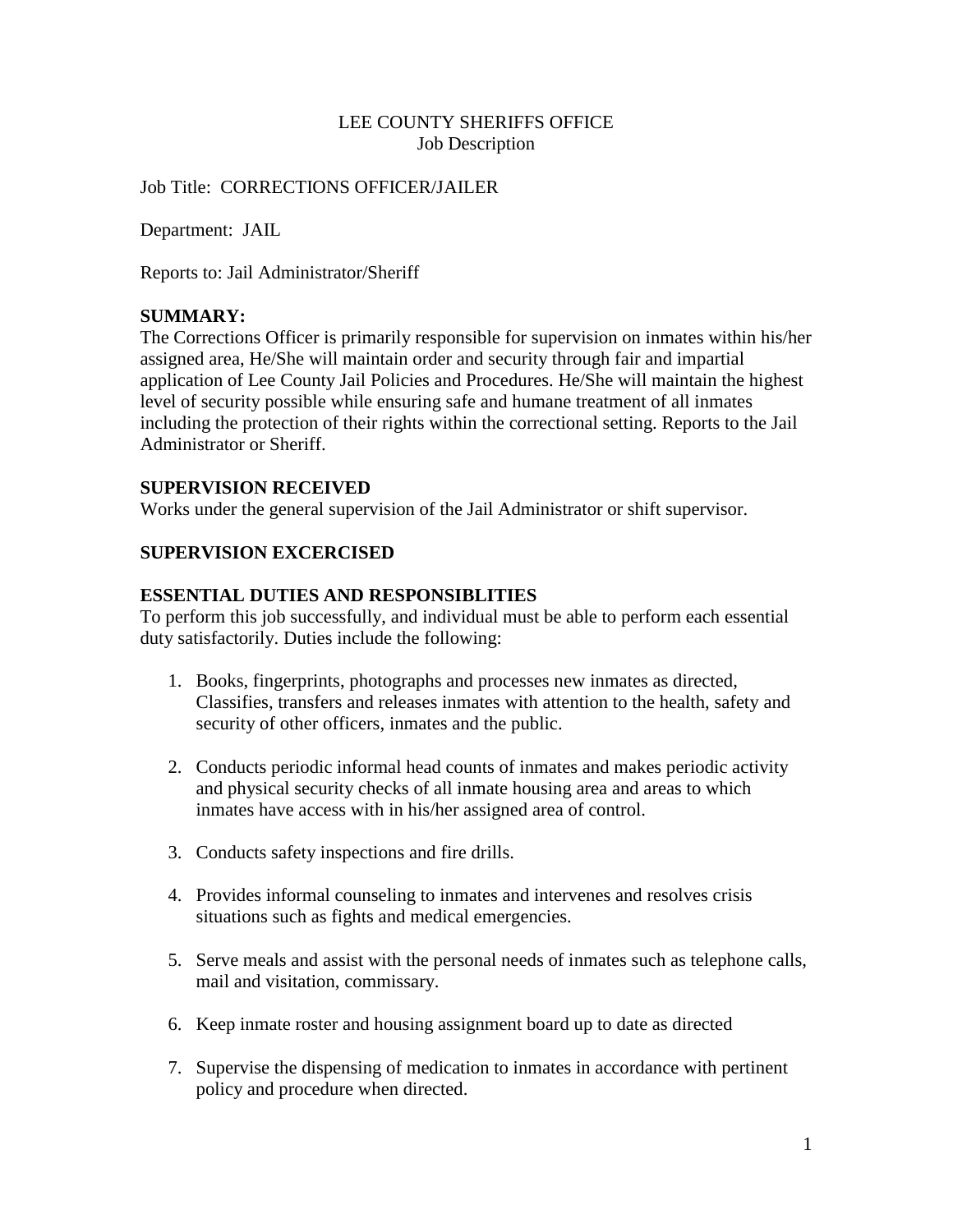- 8. May be assigned to maintenance duties and performs such other duties as may be assigned.
- 9. Carry out all other duties not listed herein that might be required by his/her supervisor or any member of the administration for the safe and proper operation of the Lee County Jail.

**Note:** The duties listed above are intended only as illustrations of the various types of work that may be performed. The omission of specific statements of duties does not exclude them from the position if the work is similar, related or a logical assignment to the position and is assigned by the supervisor.

# **MANDATORY QUALIFICATIONS:**

# **EDUCATION and/or EXPERIENCE**

A high school diploma or equivalent is required. Jailer certification from the Texas Commission on Law Enforcement (TCOLE) or the ability to successfully complete a certification course within twelve months of hire.

# **CERTIFICATES, LICENSES, REGISTRATION**

Other specialized job requirements include a valid driver's license and certification by the Texas Commission on Law Enforcement (TCOLE) as a Corrections Officer or in the process of getting a certification.

# **DESIRED MINIMUM QUALIFICATIONS:**

# **LANGUAGE SKILLS**

Ability to read, write and understand the English language.

# **MATHEMATICAL SKILLS**

Ability to add, subtract, multiply, divide and calculate percentages.

# **REASONING ABILITY**

Ability to apply common sense understanding to carry out instructions furnished in written, oral, or diagram form. Ability to deal with problems involving several concrete variables in standardized situations.

# **OTHER SKILLS AND ABILITIES**

Must be able to meet TCOLE and Department requirements for psychological, medical and drug examinations. Must be able to write clear and concise reports, maintain complete records as required, provide complete and accurate testimony of past facts and incident, communicate both verbally and in writing professional standards and maintain confidentiality of certain types of information. Possess some typing skills. Ability to establish and maintain effective working relationship with other County employees, Officials, inmates and its public. Must be able to work under pressure and remain calm in